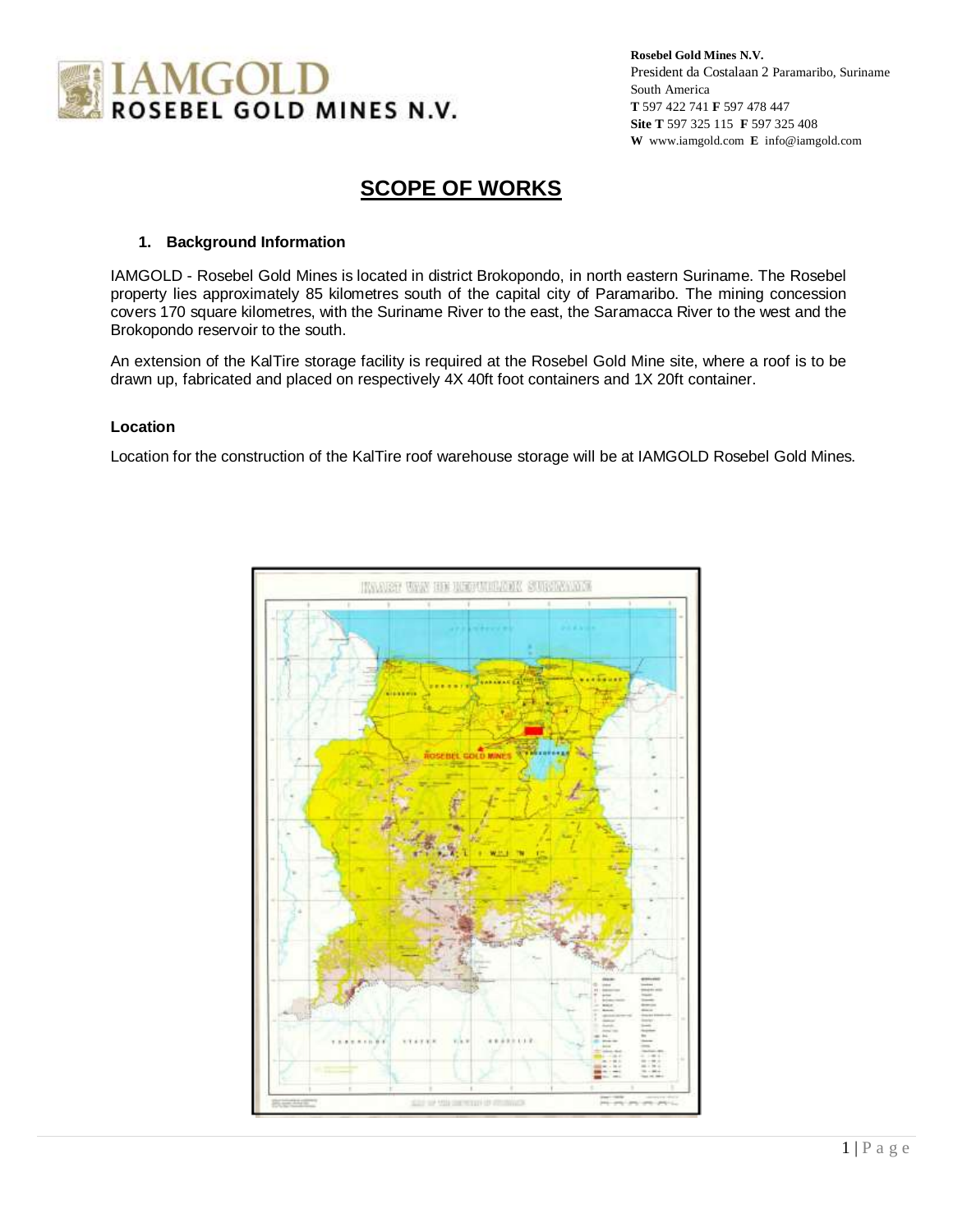

# **2. SCOPE OF WORKS**

The purpose of this document is to define the scope of work for t h e construction of the KalTire storage roof building**.** 

The contractor will provide a scaled technical roof drawing. Materials and manpower, are in order to optimize a sustainable and safe roof structure. The contractor will take the final measurements that are needed on site, thus a site visit is required. This will ensure that all work processes can take place within the desired frameworks of Health & Safety, Environmental and RGM Operational rules & regulations.

# **2.1 Specific Work**

The planned work includes, but is not limited to the following:

# **2.2 Design shooting & Drawing**

# **1) Advice on roof structure**

- a) 05 each single V-structure or 05 each one side fall
- b) 01 each complete V-structure or one side fall  $\rightarrow$  length = 45 meter

# **2) Quotation :**

- a) Roof design
- b) Construction of roofing
- c) Installation of roofing
- d) Transport of roofing materials
- e) Equipment & manpower  $\rightarrow$  installation

# **3. GENEREAL REQUIREMENTS**

#### **3**.**1 Personnel provided by the contractor**

Yes

# **The profiles of the key experts for this contract are as follows:**

- Working with power tools machines
- Working without RGM supervision
- Independent
- Safety Awareness
- Starting and working with Job Safety Analyses

#### **3.2 Facilities to be provided by the Contractor**

The Contractor shall ensure that their employees are adequately supported and equipped, in particular their own PPE.

#### **Other materials to be provided by the Contractor**

Contractor shall provide personnel with:

• Personal Protective Equipment (PPE).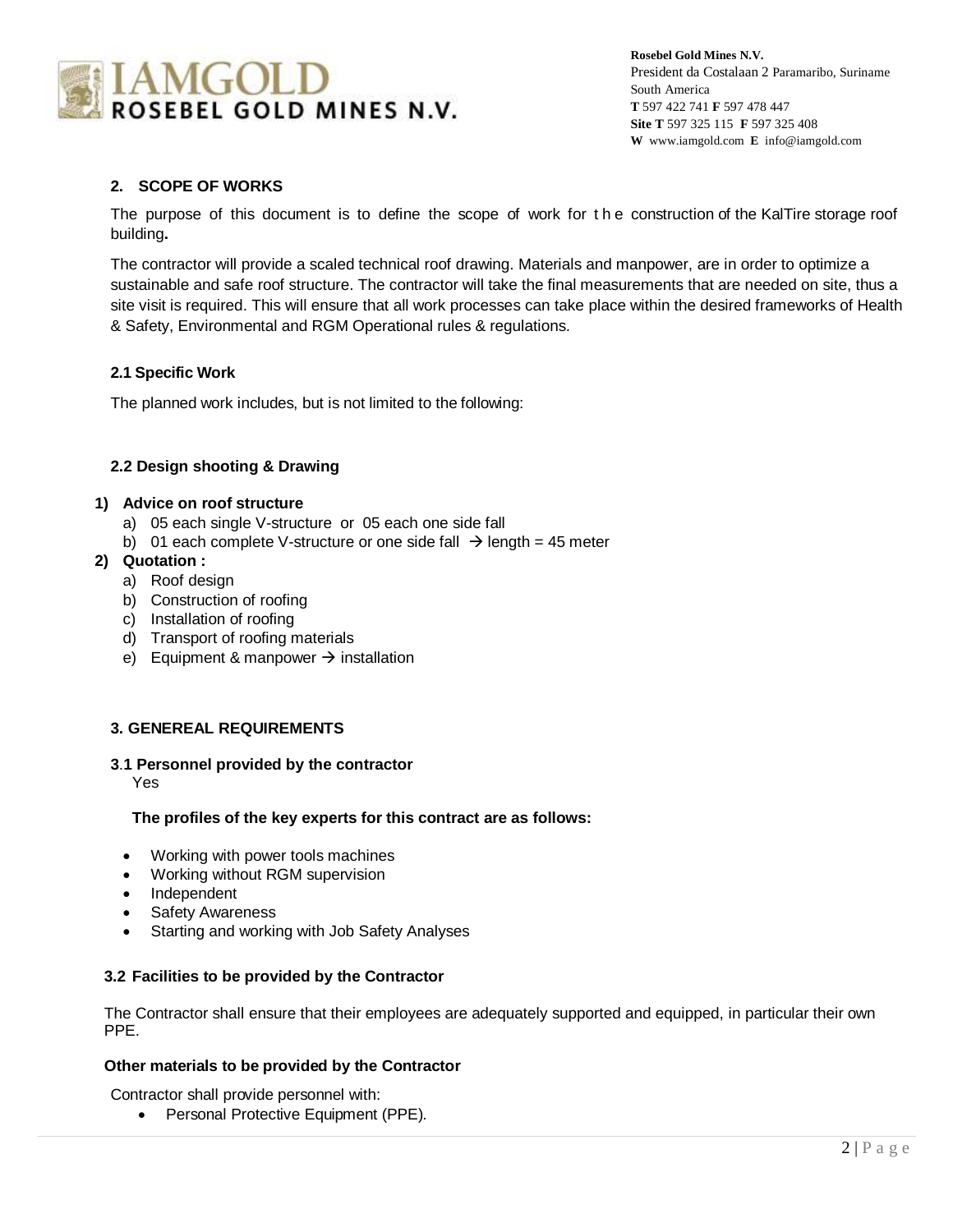

- Personal Security boots.
- Security vests with reflective stripes, hard hat, safety glasses, etc.

#### **Submission and approval of reports**

The report referred to above must be submitted to the Project Manager who is responsible for approving the reports.

# **4. QUALITY REQUIREMENTS**

#### **4.1 Quality Assurance (QA)**

The Contractor will ensure that the Quality of works performed comply with the requirements and standards approved by RGM or RGM's representative.

# **4.2 Quality Control (QC)**

All work will be completed in a manner consistent with accepted standards of professional practice. All deliverables will be reviewed by RGM prior to hand over.

#### **4.3 Acceptance Criteria**

Project will be deemed complete by RGM once the final survey report has been issued to the client, and approved. Survey report will be under Client (RGM)

#### **4.4 Responsible department**

Personnel provided will be under responsibility of RGM Supply Chain Department.

# **5. RESPONSIBLE DEPARTMENT, LOCATION, START DATE & IMPLEMENTATION 5.1 Responsible department & Location**

RGM department Supply Chain Project Manager: Christian Boudreault Location: Warehouse Yard (Image below)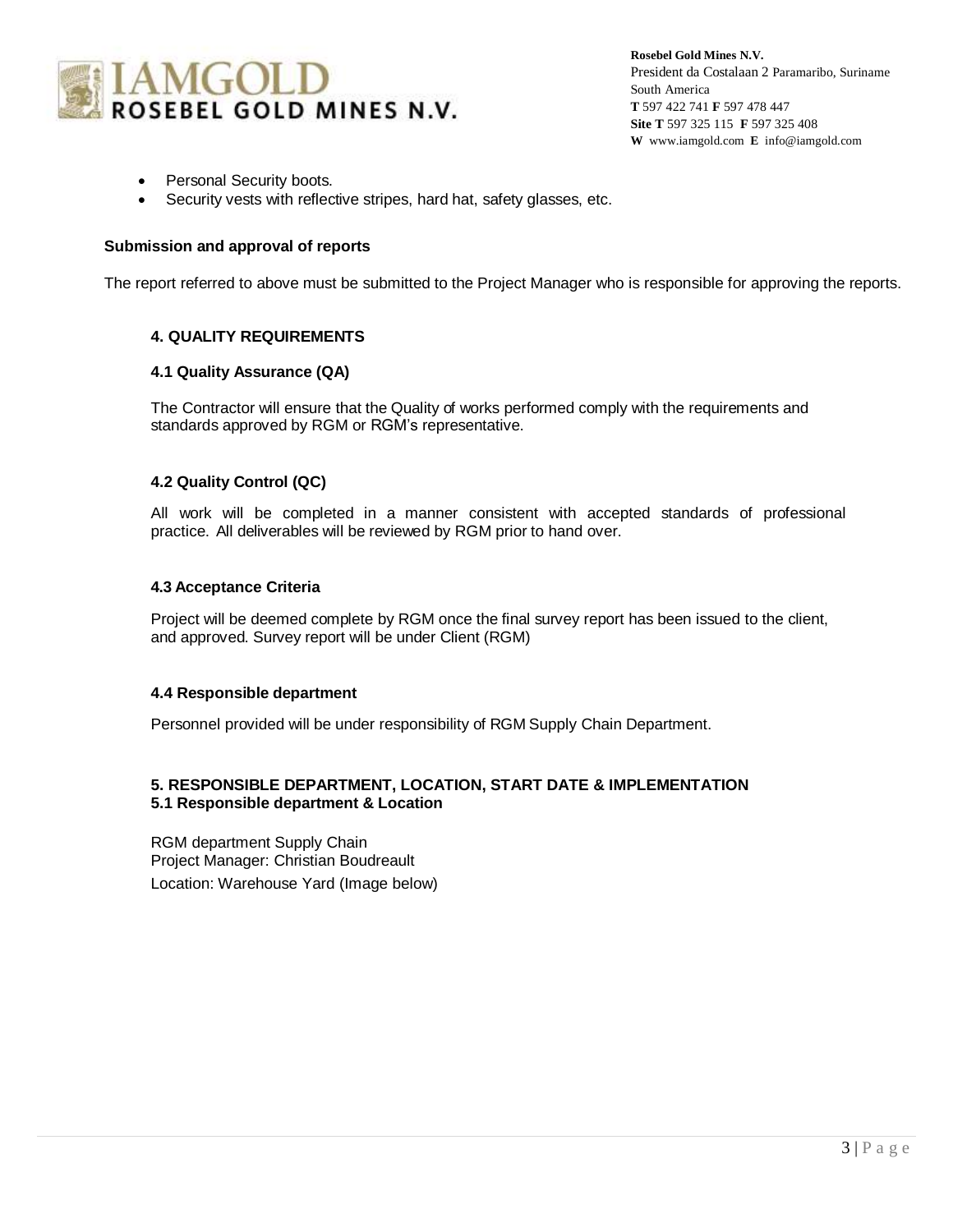



# **5.2 Start date & Implementation**

The intended start date is June 20, 2022and the period of implementation of the contract will be 7 days from before mentioned start date.

# **6. FACILITIES TO BE PROVIDED BY RGM**

RGM will be providing lunch on site for the contractors' crew.

RGM will not be providing lodging, no material transport and no personnel transport.

#### **7. HEALTH & SAFETY**

Below are requirement that contractors working at Rosebel Gold Mines must adhere to.

- Contractor will abide by all applicable Rosebel policies, most notably the Occupational Health, Safety & Environment Policy and Procedures (including any measures related to COVID-19 prevention);
- Contractor will abide by Surinamese laws and regulations;
- Contractor will comply with public roads traffic regulations and have proper signage of work area;
- Police clearance should be provided for all contractor's working on site;
- Medical screening from HCCO Human Capital Care Outsourcing should be provided for all Contractor's working on site.
- Proof of SOR insurance (original name list from the insurance company).
- All contractors will receive the RGM site induction.
- Valid defensive driving license for driving on site

# **8. ENVIRONMENT MANAGEMENT**

The work must be carried out in respect of the protection of the environment and all laws for the preservation relating to it.